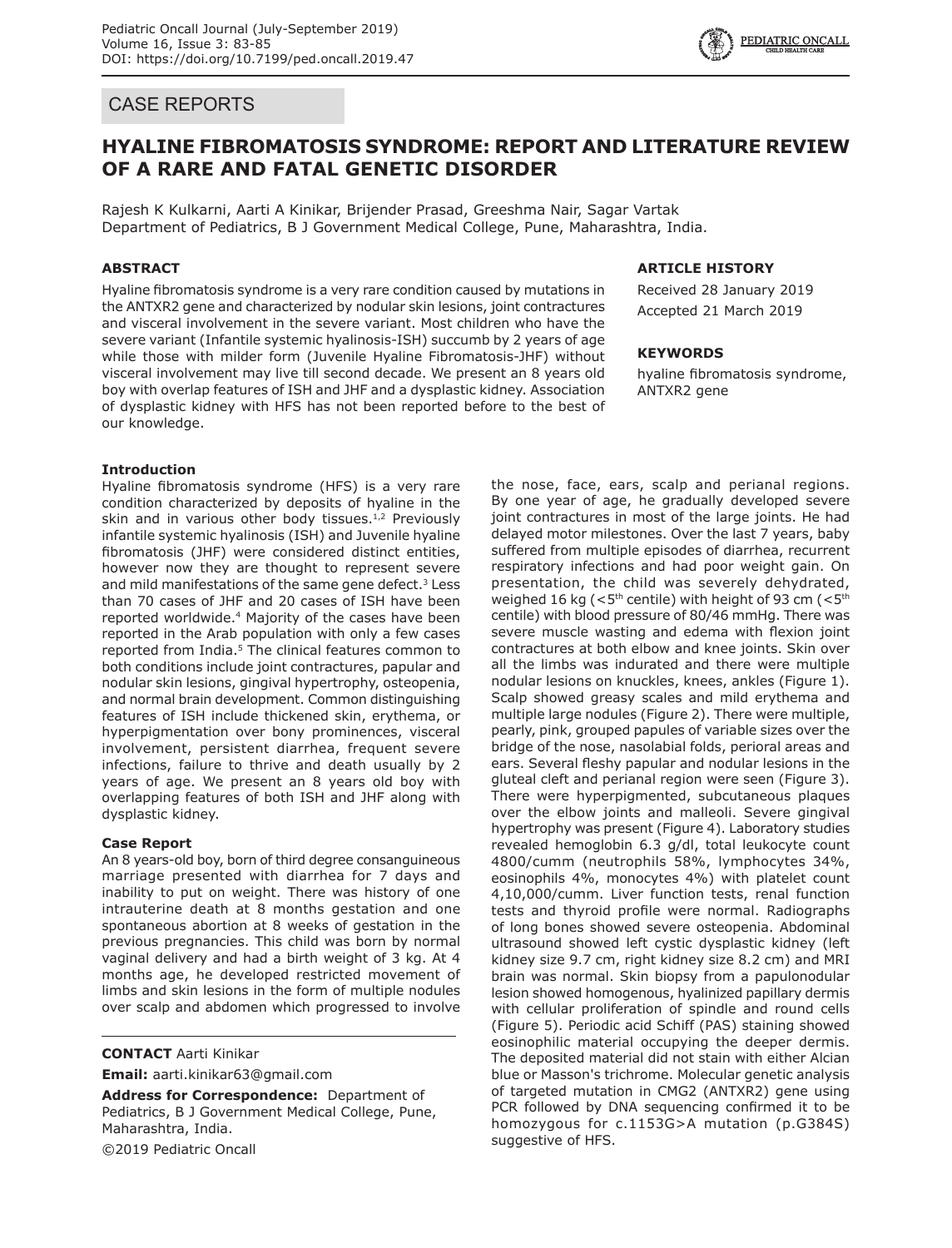**Figure 1.** Multiple hyperpigmented nodular lesions on knees and ankles



**Figure 2.** Scalp shows multiple large nodules



**Figure 3.** Fleshy papular and nodular lesions in the gluteal cleft and perianal region



**Figure 4.** Severe gingival hypertrophy



**Figure 5.** Histopathology shows homogenous, hyalinized papillary dermis with cellular proliferation of spindle and round cells



#### **Discussion**

HFS (OMIM 228600) is a rare autosomal recessive condition caused by homozygous or compound heterozygous mutation in the gene encoding capillary morphogenesis protein-2 (CMG2 or ANTXR2) on chromosome 4q21. CMG2 is an integrin-like cell surface receptor that binds laminins and Type IV collagen via a von Willebrand factor Type A domain and in the skin it is thought to play a role in cell-matrix interactions and basement membrane integrity and endothelial cell morphogenesis. Genotype-phenotype studies suggested that missense and other in-frame mutations that affect the cytoplasmic domain tend to cause JHF, whereas truncating mutations and missense mutations that affect the extracellular protein-binding domain tend to cause  $ISH.^{1,3}$ 

Patients are usually normal at birth. Abnormalities begin in the first few months of life with progressive flexor joint contractures resulting in inability to stand and walk. Characteristic skin lesions are papulonodular skin lesions, gingival hypertrophy, and thickened hyperpigmented macules/patches over bony prominences of the joints.<sup>6</sup> Radiological examination of the long bones may show delayed skeletal maturation, severe osteopenia, bony erosions, and lucent defects. ISH is distinguished from JHF by hyaline deposits in multiple organs, recurrent infections, protein-losing enteropathy causing diarrhea, failure to thrive,